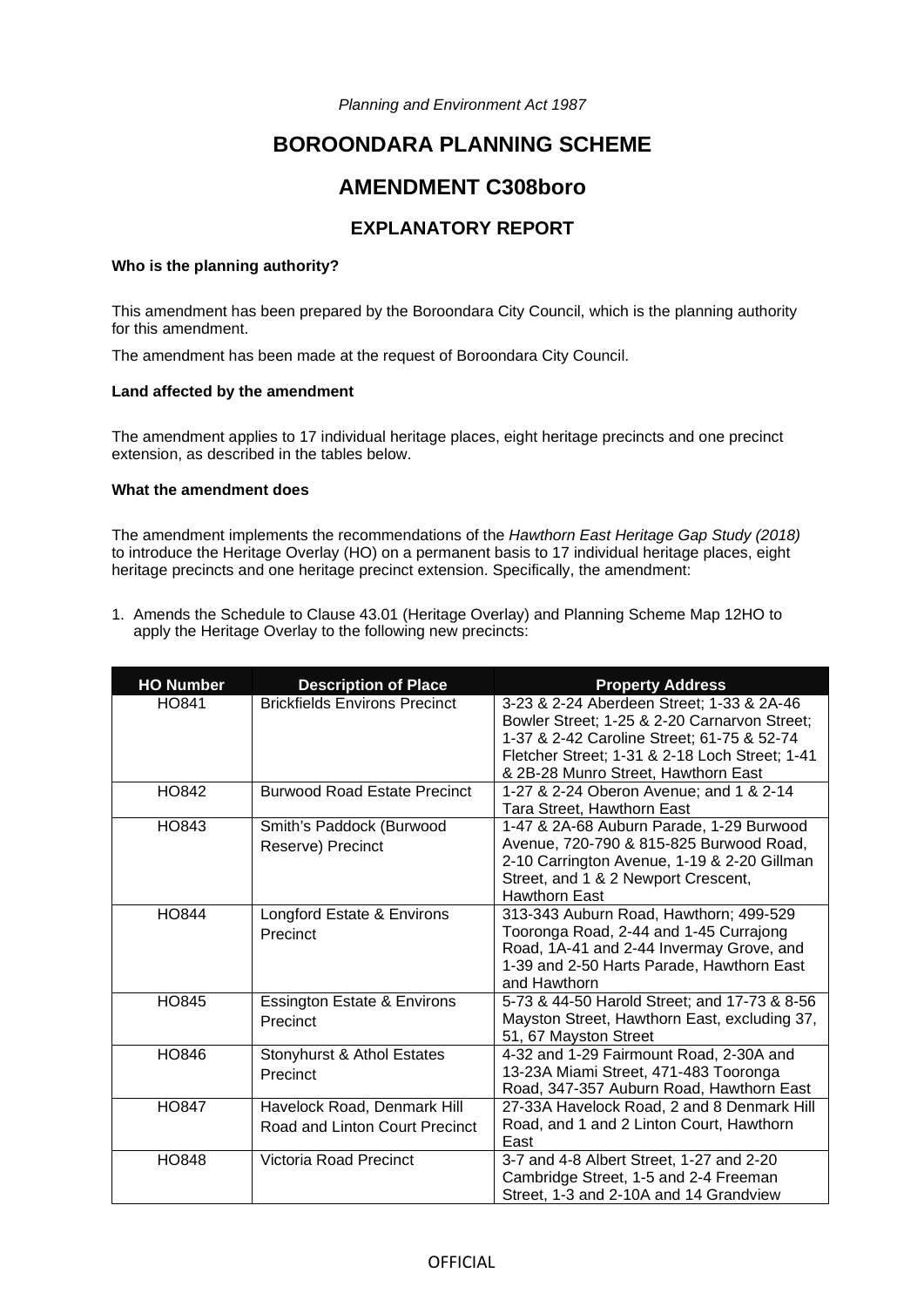| Grove, 1-11 and 2-8 Hallcroft Place, 2-6<br>Irelands Lane, 40-92 Lilydale Grove, 1-65 and<br>4-40 Lingwell Road, 1-11 and 2-10 Lorne<br>Road, 14-170 and 212-224 Rathmines Road,<br>1-21 and 2-24 Stanley Avenue, 3-25 and 6-36 |
|---------------------------------------------------------------------------------------------------------------------------------------------------------------------------------------------------------------------------------|
| Station Street, 1-15 and 2-24 Stewart Street,<br>1-15 and 2-10 Temple Street, 1-23 and 2-28<br>Victoria Grove, and 1-9, 35-97, 125-161 and                                                                                      |
| 34-164 Victoria Road, Hawthorn East                                                                                                                                                                                             |

2. Amends the Schedule to Clause 43.01 (Heritage Overlay) and Planning Scheme Maps (8HO, 12HO and 15HO) to apply the Heritage Overlay to the following new individual places:

| <b>HO Number</b> | <b>Description of Place</b>                          | <b>Property Address</b>                   |
|------------------|------------------------------------------------------|-------------------------------------------|
| HO849            | Newtown Housing Project                              | 406 Barkers Road, Hawthorn East           |
| HO850            | Clomanto                                             | 452 Barkers Road, Hawthorn East           |
| HO851            | Merledon                                             | 16 Beaconsfield Road, Hawthorn East       |
| HO852            | Lumeah                                               | 64 Campbell Road, Hawthorn East           |
| HO853            | Rosetta                                              | 43 Clive Road, Hawthorn East              |
| HO854            | <b>Flats</b>                                         | 20 Denmark Hill Road, Hawthorn East       |
| HO855            | Carabacel (later 'Carrick Hill',<br>later 'Dunreay') | 41 Harcourt Street, Hawthorn East         |
| HO856            | <b>Adair House</b>                                   | 40 Havelock Road, Hawthorn East           |
| HO857            | <b>Cukierman Residence</b>                           | 29 Leura Grove, Hawthorn East             |
| HO858            | Les Cloches                                          | 100 Pleasant Road, Hawthorn East          |
| HO861            | <b>Tram Shelter</b>                                  | Between 439A & 441 Riversdale Road,       |
|                  |                                                      | <b>Hawthorn East</b>                      |
| HO862            | Auburn South Primary School                          | 417-419 Tooronga Road, Hawthorn East      |
|                  | No. 4183                                             |                                           |
| HO863            | Shanklin, St Lawrence, Auburn,                       | 500-512 Tooronga Road, Hawthorn East      |
|                  | Fernside, Illawarra, Riversdale,                     |                                           |
|                  | Tooronga                                             |                                           |
| HO864            | <b>Trengrove House</b>                               | 8 Tower Place, Hawthorn East              |
| HO865            | Mombah (former)                                      | 9 Widford Street, Hawthorn East           |
| HO866            | Balloch's Bakery and Stables                         | 157 Auburn Road, Hawthorn and 3 Russell's |
|                  | (former)                                             | Place, Hawthorn East                      |
| <b>HO71</b>      | Houses                                               | 5 Higham Road, Hawthorn East              |
|                  |                                                      | (Note: 7 Higham Road, Hawthorn East is    |
|                  |                                                      | already affected by HO71)                 |

3. Amends Planning Scheme Map 12HO to apply the Heritage Overlay to the following precinct extension:

| <b>HO Number</b> | Description of Place     | <b>Property Address</b>                |
|------------------|--------------------------|----------------------------------------|
| HO161            | Ryeburne Avenue Precinct | 116-130 Harcourt Street, Hawthorn East |
|                  | Extension                |                                        |

- 4. Amends the Schedule to Clause 72.04 (Documents Incorporated in this Planning Scheme) to include the Statements of Significance for 17 individual heritage places and eight heritage precincts.
- 5. Amends the Schedule to Clause 72.08 (Background Documents) to include the *City of Boroondara Municipal-Wide Heritage Gap Study Volume 6: Hawthorn East* as a background document.

# **Strategic assessment of the amendment**

## **Why is the amendment required?**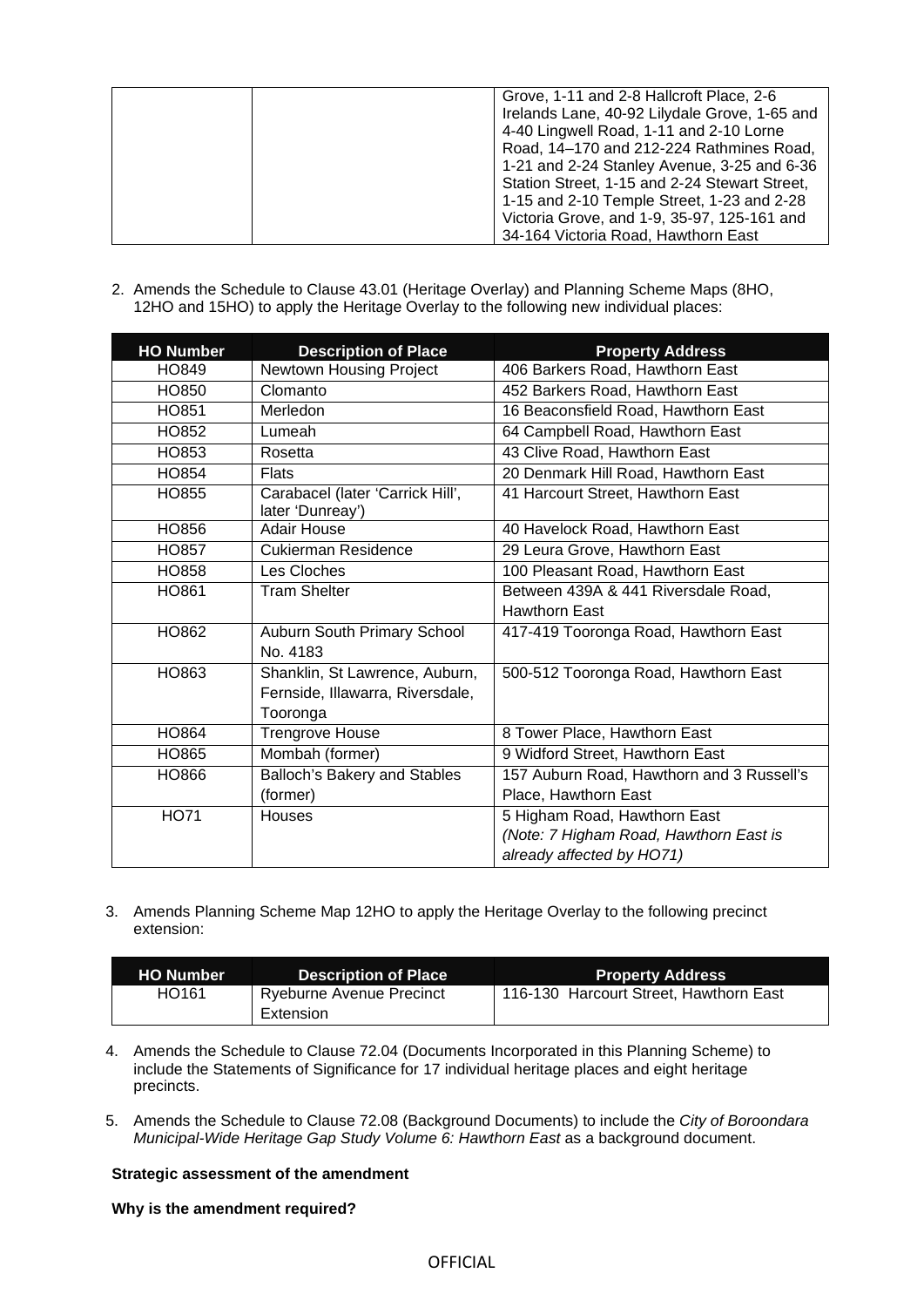Council engaged heritage consultants, Context, to prepare the *Hawthorn East Heritage Gap Study*  (the Study)*.* The Study identifies heritage precincts and individual properties in Hawthorn East for inclusion in the HO to the Boroondara Planning Scheme.

The Study, which was adopted by Council's Urban Planning Special Committee (UPSC) on 17 December 2018 (re-adopted under delegation in March 2019), recommended 18 individual heritage places, eight heritage precincts and one heritage precinct extension be included in the Heritage Overlay on a permanent basis. Following public exhibition, the property at 336 Riversdale Road, Hawthorn East was recommended to be deleted from the amendment as an individually significant heritage place. On Council's 24 May 2021 Council meeting, it resolved to delete 336 Riversdale Road from the HO due to the building not being as intact as initially assessed, consistent with Panel recommendations.

The study area consists of all properties located outside the existing Heritage Overlay in Hawthorn East, with the exception of properties at 27-27A (HO55 & HO56), 29-29A (HO57 & HO58), 31-31A (HO59 & HO60) and 33-33A (HO61 & HO62) Havelock Road, Hawthorn East which is recommended to be amalgamated in the Havelock Road, Denmark Hill and Linton Court Precinct. As a result, the heritage citation prepared as part of this study supersedes the existing heritage citation and the Schedule to the Heritage Overlay has been updated to reflect the new Heritage Overlay number for this precinct (HO847).

The property at 5 Higham Road, Hawthorn East has been included under the Heritage Overlay 71 (HO71) with the adjoining property at 7 Higham Road, Hawthorn East. As mentioned in the heritage citation, the close similarity in form and detail of the buildings make it clear that the same designer was engaged (i.e. architect or master builder). Further detail is provided in the *City of Boroondara Municipal-Wide Heritage Gap Study Volume 6: Hawthorn East* background document.

The significance of the precincts and individual properties was assessed against the standard criteria contained in *Planning Practice Note 1 Applying the Heritage Overlay* (August 2018) and is considered to meet the requirements and threshold for local protection through the Heritage Overlay. Consequently, Amendment C308boro implements the findings of the Study by including the 17 individual heritage places, eight heritage precincts and one heritage precinct extension in the Heritage Overlay of the Boroondara Planning Scheme.

The Heritage Overlay is the appropriate planning mechanism to protect the heritage values of the precincts and individual properties as the Heritage Overlay requires a permit to be granted for building and works, including demolition, that could affect the significance of these precincts and individual properties.

#### **How does the amendment implement the objectives of planning in Victoria?**

The amendment is consistent with the objectives of planning in Victoria by implementing the objective detailed at Section 4 (1) of the *Planning and Environment Act 1987* which states:

*'To conserve and enhance those buildings, areas or other places which are of scientific, aesthetic, architectural or historical interest, or otherwise of special cultural value'.* 

The heritage values associated with each heritage precinct and property proposed for inclusion in the Heritage Overlay are outlined in the citations contained within the *City of Boroondara Municipal-Wide Heritage Gap Study Volume 6: Hawthorn East* background document and the Statements of Significance Incorporated Document.

#### **How does the amendment address any environmental, social and economic effects?**

The amendment is expected to have a positive social effect by protecting and promoting places of cultural heritage significance in the municipality.

The amendment is not expected to have any adverse environmental or economic effects.

#### **Does the amendment address relevant bushfire risk?**

The land affected by the amendment is not subject to bushfire risk or a Bushfire Management Overlay. Therefore, the amendment is unlikely to result in any significant increase to the risk to life, property, community, infrastructure or the natural environment from bushfire.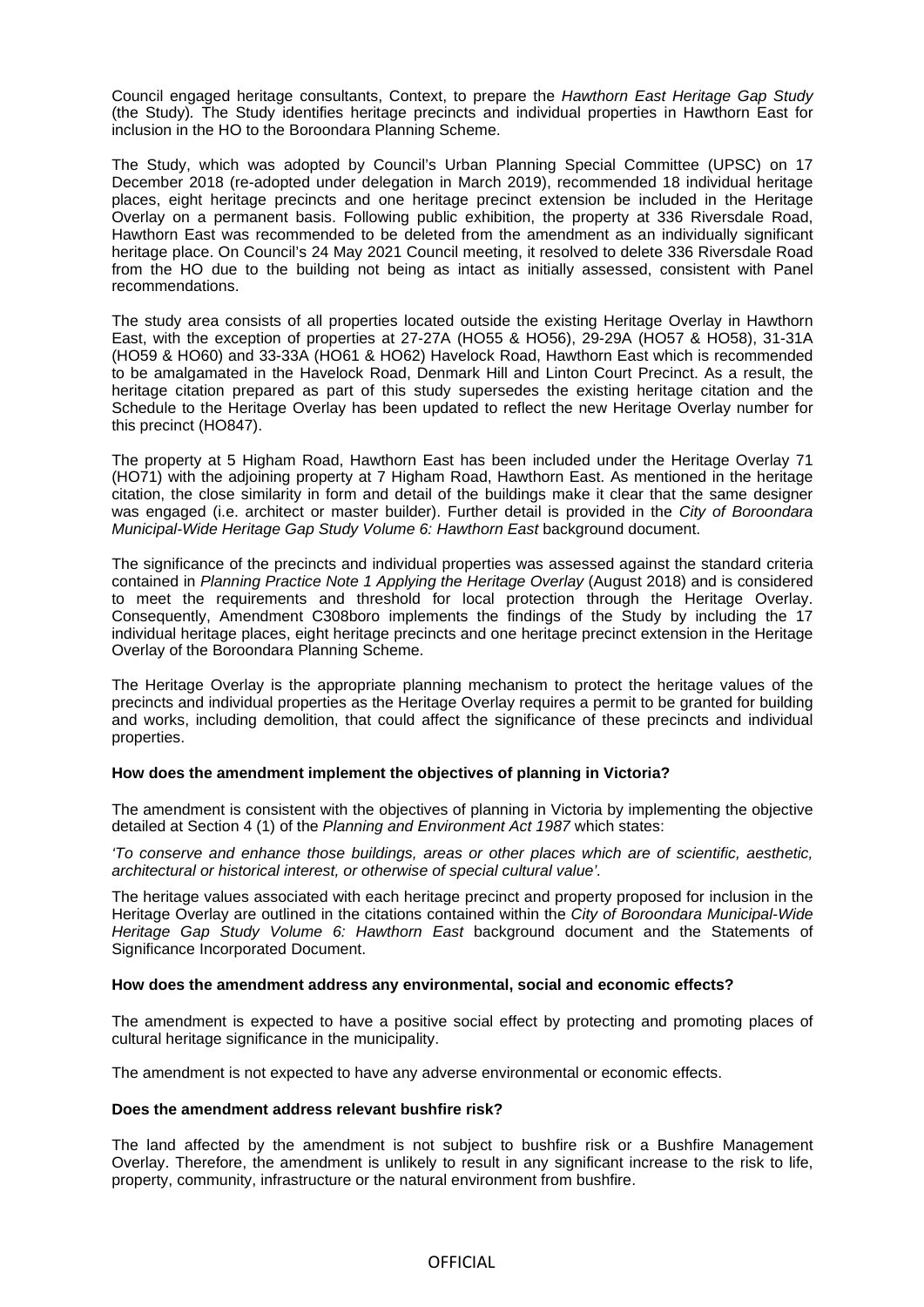#### **Does the amendment comply with the requirements of any Minister's Direction applicable to the amendment?**

The amendment is consistent with the Ministerial Direction on the form and content of Planning Schemes as identified at Section 7 (5) of the *Planning and Environment Act 1987*.

The amendment complies with Ministerial Direction No. 9 *Metropolitan Planning Strategy* which requires amendments to have regard to *Plan Melbourne 2017-2050*. The amendment is consistent with *Direction 4.4* which recognises the contribution heritage makes to Melbourne's distinctiveness and liveability and advocates for the protection of Melbourne's heritage places.

The amendment is not considered to compromise the implementation of the Metropolitan Planning Strategy.

The amendment also addresses the requirements of Ministerial Direction No. 11 - *Strategic Assessment of Amendments*.

#### **How does the amendment support or implement the Planning Policy Framework and any adopted State policy?**

The amendment is consistent with the Planning Policy Framework, in particular Clause 15.03-1S (Heritage Conservation) and implements the policy by including places and precincts which have been identified and assessed as having local cultural heritage significance in the Schedule to the Heritage Overlay.

#### **How does the amendment support or implement the Local Planning Policy Framework, and specifically the Municipal Strategic Statement?**

The amendment is consistent with and implements the Local Planning Policy Framework, particularly Clause 21.04-5 (Heritage Conservation) of the Municipal Strategic Statement which includes the objective to '*identify and protect all individual places, objects and precincts of cultural heritage, aboriginal, townscape and landscape significance*'; and Clause 22.03-2 (Heritage Policy) which seeks to '*preserve 'significant' heritage places, protecting all significant heritage fabric including elements that cannot be seen from the public realm'*.

# **Does the amendment make proper use of the Victoria Planning Provisions?**

The Heritage Overlay is the most appropriate mechanism for recognising and protecting the cultural heritage significance of the identified places and precincts.

#### **How does the amendment address the views of any relevant agency?**

The views of relevant agencies were sought through the public exhibition of the amendment.

## **Does the amendment address relevant requirements of the Transport Integration Act 2010?**

The amendment is not expected to have any significant impact on the transport system.

#### **Resource and administrative costs**

It is not expected that the new planning provisions will have any significant impact on the resource and administrative costs of the responsible authority.

#### **Where you may inspect this amendment.**

The amendment can be inspected free of charge at the website at the Boroondara City Council website [www.boroondara.vic.gov.au;](http://www.boroondara.vic.gov.au/) or

The amendment is available for public inspection, free of charge, during office hours at the following places:

Boroondara City Council Planning Counter Level 1, 8 Inglesby Road